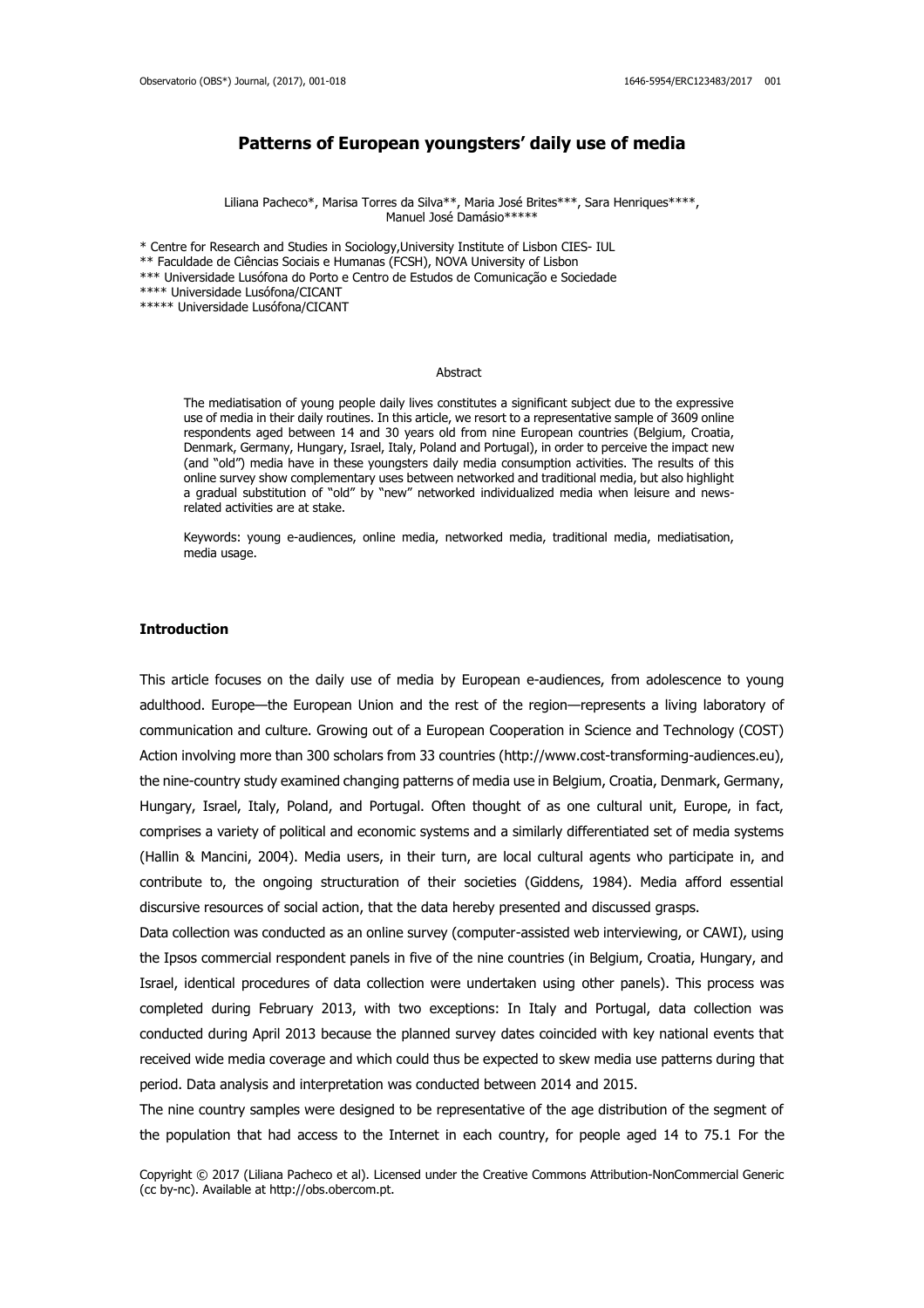particular case of the analysis conducted in this paper, a partial sub-sample of 9 online respondents aged between 14 and 30 years, was considered. In addition, the national samples were balanced according to gender and across geographical regions in order to represent responses from both rural and urban areas. Because national statistics about the demographic composition of the online population vary considerably across the nine countries, both in terms of availability and quality and in terms of the demographic categories used, the study did not have a further basis of balancing across all national samples.

One single instrument was designed, translated and adapted to all countries and relevance assured via pre-testing in all countries. Sociocultural differences, inevitably, influenced the wording of questions, specifically regarding education and income, for which established national categories vary substantially. For income, respondents were informed of the median national income, and were next asked if their personal income level was (substantially) above or below this number. Since income levels differ markedly across the nine countries in the study, devising a meaningful set of intervals that would cover all countries was deemed unfeasible. A related but different problem had to do with educational levels: National educational systems in Europe differ substantially with regard to the classification of types and levels of schooling. Again, rather than attempting to devise a unified typology, respondents were asked about the number of years of education they had completed beyond mandatory elementary school. Upon completion of data collection, the educational data were recoded into an approximated International Standard Classification of Education (ISCED) classification (UNESCO, 2013).

Beyond recoding of the material, the national survey data were combined into a unified data set. During this process, the individual variables of all data sets were tested for consistency of structure, and variable names were homogenized in English to facilitate comparative and collaborative analyses. The final data set consists of 10,742 cases, with 1,200 to 1,216 cases from each of the nine countries, with the exception of the Belgian data set, which contains 1,100 cases.

The COST Action project approached the contemporary media environment as a cultural forum (Jensen & Helles, 2011; Newcomb & Hirsch, 1983), in which classic human and social concerns and issues are being articulated and negotiated under new technological and institutional circumstances. Traditional forms of one-to-one and one-to-many communication have been complemented by many-to-many communication, as typified by social network sites. All three of these prototypes of communication are now available and accessible on digital platforms that integrate a range of old and new media. A central aim of the project was to examine new digital and social media and old mass media as part of a complex and changing configuration of technologies, institutions, and users (Jensen & Helles, 2015).

Previous research allowed us to isolate a cluster constituted by individuals with younger ages (aged between 14 and 30 years old), with a simultaneous use of networked media (i.e social network sites) and traditional media (Authors, 2015). We therefore decided to go further on the comprehension of this cluster and better perceive variables such as time spent on different media and devices, media usage in everyday life (namely in what refers to leisure time, or information search), the possible correlation between the type of activities conducted and the features of the media supporting those same activities. We specifically aimed to understand which medium was chosen to perform a specific activity and the daily options these individuals in particular took, namely in terms of managing their free time, deciding on which activities to conduct, or establishing a sense of the purpose of those same activities (social interaction, news consumption, leisure, or work).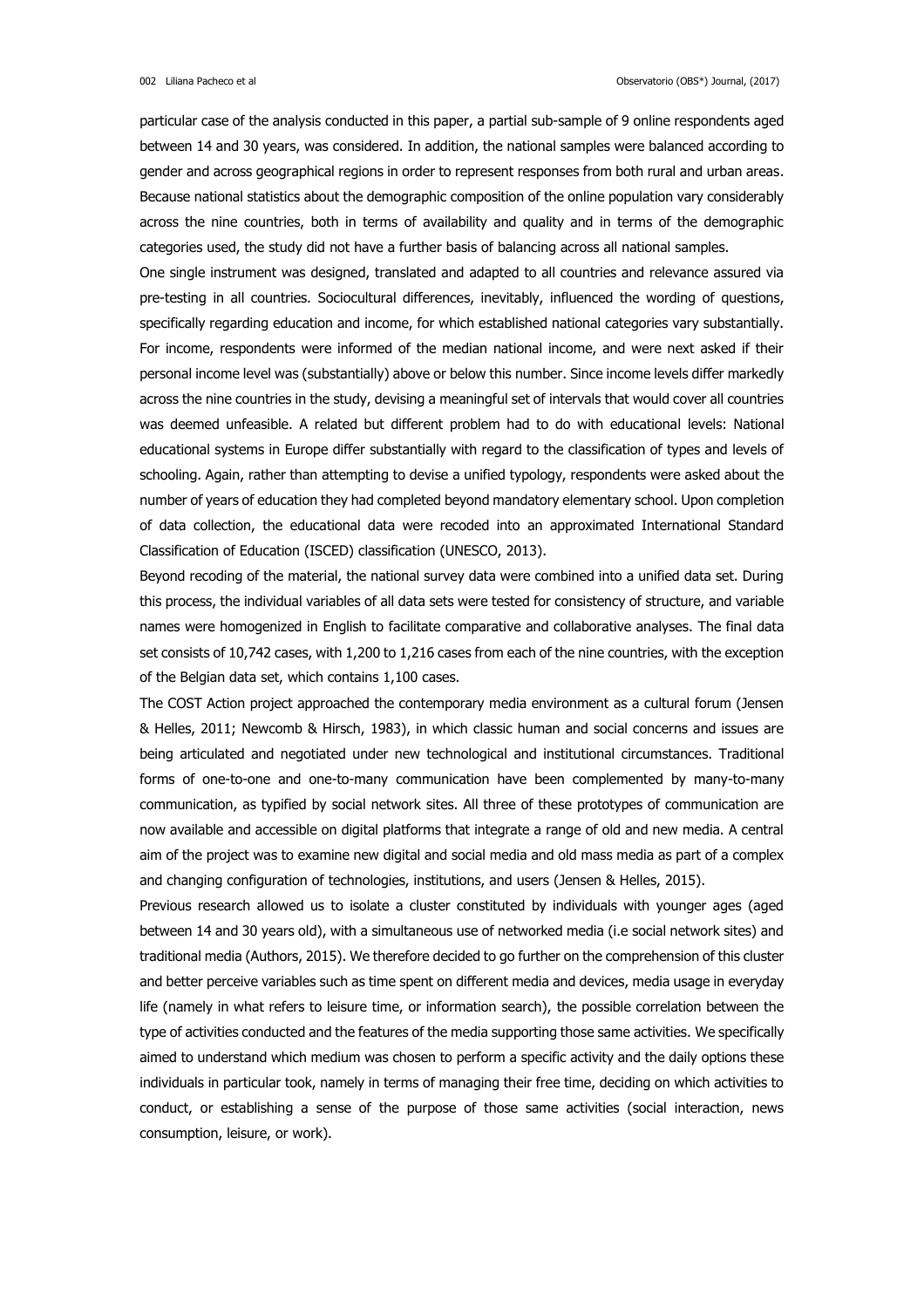## **Cross media activities and mediatisation**

The Internet and, to a certain extent, mobile technology, have enabled the establishment of a growing number of interconnections between media. Those bridges have been culturally appropriated by users and have shaped the way in which media participates within our lives (Jenkins, 2006; Livingstone, 1999). Additionally, the rise of digital and multimedia technologies enables the so-called old media to become more multifunctional, integrating functions such as information, communication, transaction, entertainment, sociability, education and identity building (van Dijk, 2006).

Arguing that the hypothesis of convergence often underlines discontinuities between the old and new and the erosion between media boundaries, some researchers propose the concept of intermediality, focusing in the "continuity of media forms" and in the "articulation and re-articulation of the media through changes in social and cultural contexts" (Herkman, 2012). Paying attention to the overall relationship between all available media types may allow to frame a more developed inquiry into how different media affect each other and why (Helles, 2013).

Plus, the complex and diverse nature of networked individualized digital media has led researchers to shift from technical determinism, focusing on the effects media have on individuals and society, to the relevance of communicative practices. More particularly, recent researches have explored the ways by which different flows of communication intersect across different categories of media and across the online/offline (Jensen and Helles, 2011; Jensen, 2013).

This performative crossing options between different media and the increasing role of media in daily life has changed what is nowadays called mediatized society. Mediatisation concerns the ubiquity and omnipresence of media in the current world (Hepp, 2013). Increasing mediatisation implies that different types of human actions are increasingly connected with the media (Kramp et  $al$ , 2014). Media are a relevant part of today's daily life, determinant for the evolution of civic cultures. "It may help to think of media not merely as technologies, but rather as means through which much of the life of society takes place" (Dahlgren & Álvares, 2013, p. 51). In this context, cross media activities are a face of both contemporary societies and mediascape: media increasingly saturate everyday life and the so-called media diet is supplied by different platforms. This leads to cross-media practices (Bjur et al., 2014) that in turn have a direct and scarcely empirically studied relation with the organization of personal daily life and activities.

> "In 20th-century discussions about the colonization of the lifeworld by the systemworld (and vice versa), the ongoing mediatisation of everyday life has gone barely noticed, to the extent that media are so pervasive and ubiquitous that they disappear. It is exactly the invisibility of media – their disappearance into natural user interfaces, the vanishing of concrete uses through convergence and portability, and their evaporation as the infrastructures of everyday interactions – that alerts us to their profound prominence." (Deuze, 2014, p. 207)

Since there is a construction of mediated lives through media options and since daily life choices are intrinsically related to media habits (Author 3, 2010; Jensen & Helles, 2011; Jensen, 2013), everyday life media uses give us relevant sociological indicators of daily social and individual practices: they are not external or an adornment to our lives, instead they are part of it. Hepp (2013) refers to the opportunities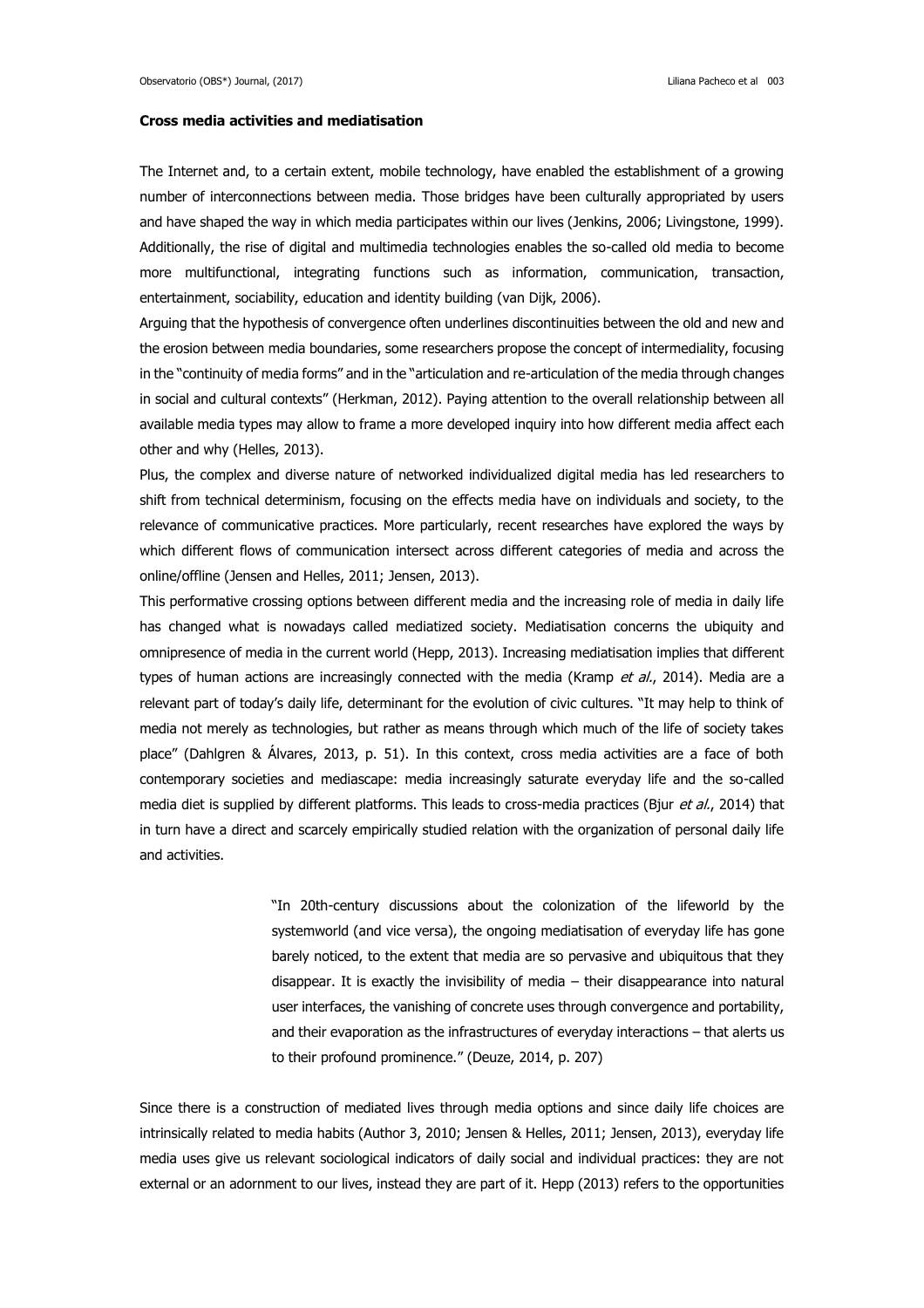of studying mediatised worlds in longitudinal studies but also in synchronous mediatisation research, especially with comparisons cross generations, pointing to possible different media habits and socializations. The author considers that research on mediatisation analyses the altering communicative figures of mediatised spheres (Hepp, 2013).

Although the use of "traditional" or "old media" such as television, newspapers or radio has not come to an end – as Henry Jenkins states, "history teaches us that old media never die" (Jenkins, 2001 p. 93) – contemporary audiences have unprecedented degrees of freedom in selecting media for multiple purposes (Helles et al., 2015), particularly when considering the digital information sphere, which implies a opulent menu of options of interactive information (Bennett, 2007). Established media institutions and traditional business models are thus being challenged by digital options (Jensen & Helles, 2015).

In this context, the so-called "old" or traditional media and "new" or networked media are deeply connected (Beckett, 2008) and tend to interact in many and new complex situations (Jenkins, 2006). This, in turn, transforms the fragmented and diverse mediated environments into spaces of multiple opportunities (Bennett, 2007; Beckett, 2008). For instance, the use of internet, especially for informational purposes is, at least in some European countries, very much connected to the use of traditional media, such as newspapers and books (Carlsson, 2010). However, this is a changing tendency, as stated Reuters Institute Digital News Report 2016 concerning news consumption.

> "In terms of the key social networks for news, we have seen little significant change since last year with Facebook maintaining its dominant position. Across our sample 44% say they use Facebook for news, which in turn represents two-thirds of all Facebook users. YouTube is also a key network (19%) while Twitter remains an important social network for news (10%) favoured by journalists, politicians, and heavy news users in particular. Instagram continues to grow fast, along with WhatsApp in some countries" (Newman, Fletcher, Levy & Nielsen, 2016, p. 10).

This growing tendency, nevertheless, also means that there still exists a complementarity between platforms, that is to say, different platforms still cohabit. Nielsen and Schrøder (2014) point precisely to a relative importance of social media for accessing, finding, and engaging with news. So we can identify and recognize the importance of online world, but also a lack of prominence comparing with traditional media.

The rise of new, digital media and the emergence of new patterns of media use may be interpreted as evidence of an "ecological reconfiguration", rather than a process of displacement (Gurevitch et al., 2009). Consequently, the mapping of changing patterns of media use has become more and more difficult to accomplish. Indeed, users combine and apply several media across diverse domains of their daily lives, as resources of social interaction in multiple and interrelated contexts of action (Helles et al., 2015). New information and communication technologies have thus radically changed norms and practices in several domains – from access to culture and politics to participation in private and public spheres – transforming the ways that people develop social ties, select cultural preferences or spend their time (Nimrod et al., 2015).

Digital technologies in general, and the network digital media such as the internet in particular, invite researchers to clarify the relationship between technology and practices: "one material medium may support several communicative practices; some communicative practices travel well between media; and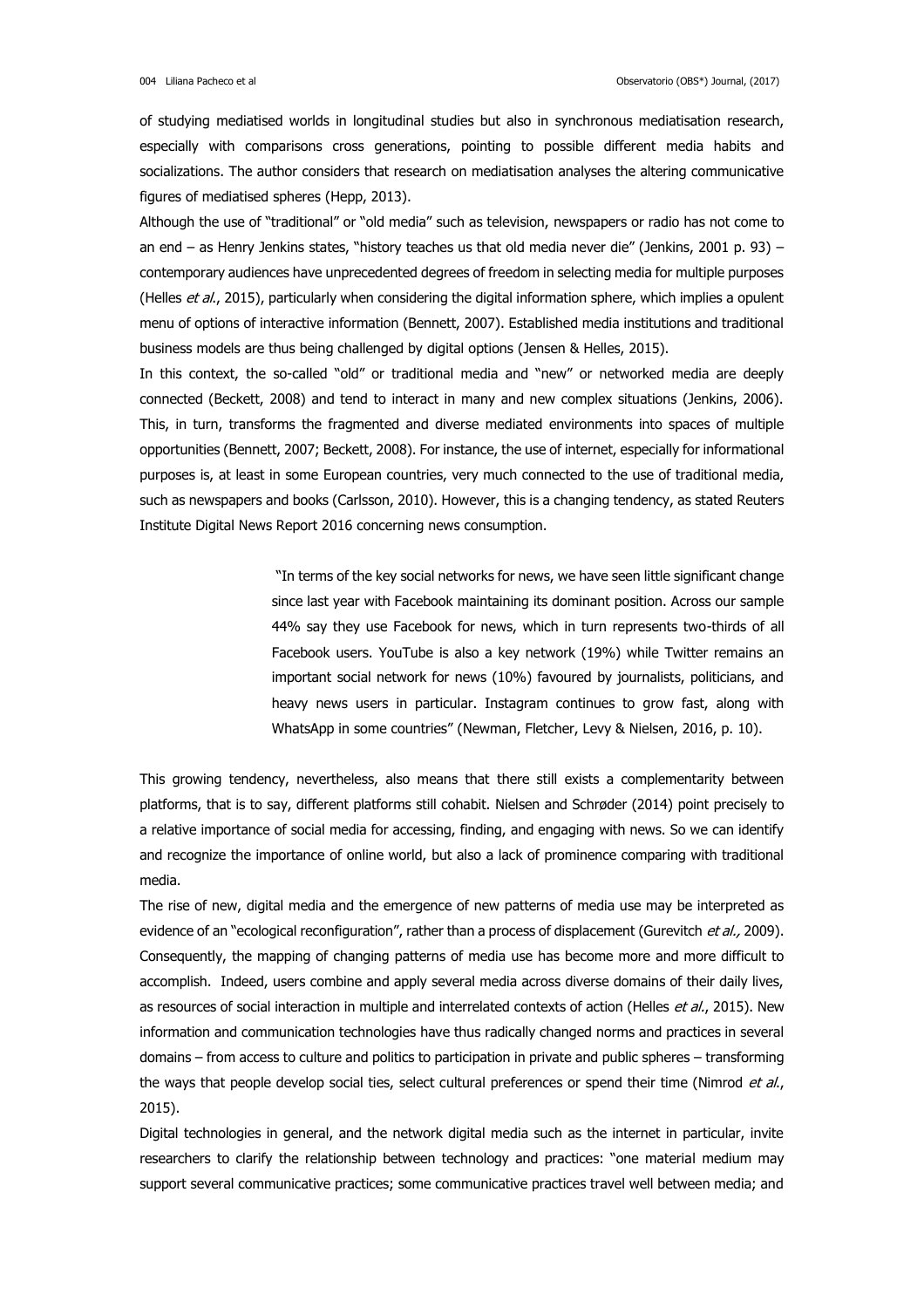certain familiar practices come back in style when new platforms become available" (Jensen, 2011, p. 13). It is the role of these material, productive and social features of the media in shaping patterns of media daily use that we are interested in.

Moreover, digital technologies have destabilized traditional roles of political communication and somewhat modified the communicative balance of power, as audiences are becoming more and more active participants in public communication. In fact, "digital convergence may lead to an intensification of public connection, as people become more skilful at adapting their media consumption to suit their everyday habits and pressures" (Couldry & Markham, 2006, p. 256). These reconfigured social connections may have brought sociocultural advantages for some groups, who have now unprecedented opportunities to feel better informed (Gurevitch et al., 2009). In particular, young media audiences tend to be more innovative in the adoption of new media and communicative practices (Nimrod et al., 2015).

However, as Jenkins (2006) points out, convergence is a process and not an end in itself – citizens can be more powerful under a convergence culture, but mainly if they can recognize their power as participants in this new culture. Research tends to show that the more dynamics in youth social, cultural and economic capitals, the more there is a convergence and diverse use of media for different purposes and also for news consumption (Author 3, 2012, 2015).

In this convergence process, social class, gender and age are bases to better understand audiences and how they make sense of media, especially the Internet (Couldry et al., 2007; Maass & Gonzalez, 2005). The economic situation of families and individuals has thus a great relevance in the mediatised choices, especially in a context of economic crises. Daily social routines, such as parents' habits (e.g. youngsters driven to school by parents), may have a role in youngsters options (e.g. consumption of news or music through the radio). Additionally, young adults show online news searching routines during weekdays, while at work (Author 3, 2010, 2012; Boczkowski, 2010; Jorge et al., 2011). This might imply that social structures also contribute to diverse mediatised options and to the way that media habits are appropriated.

Concerning the consumption of print media, newer types of media or Internet use, research has shown that traditional literacy in its different forms (namely intellectual skills developed through a lengthy period and constant exposure) are a function of the cultural capital acquired by individuals at an early age within the informal setting of the family (Nossek et al., 2015).

Overall, cross media consumption practices blur traditional frontiers between leisure and work time - for instance, when it transforms information acquisition practices into entertainment ones. At the same time, this calls for new forms of literacy and multitasking that resort to supplementation as a core media use feature.

## **European "E-Audiences" and youngsters daily life use of media: aim, scope and methodology**

From an audience perspective, analysing the new media emergence and users' consumption of media provides an opportunity to take a deeper look at the ways by which the linkages between different media are culturally appropriated by users, shaping social patterns of interaction and cultural patterns of information exchange. Research indeed reveals that multitasking activities are a planned and conscious strategy according to the audience needs (Székely, 2015). In particular, younger segments of the population come out as early adopters of multitasking in media use (van Dijk, 2006) and new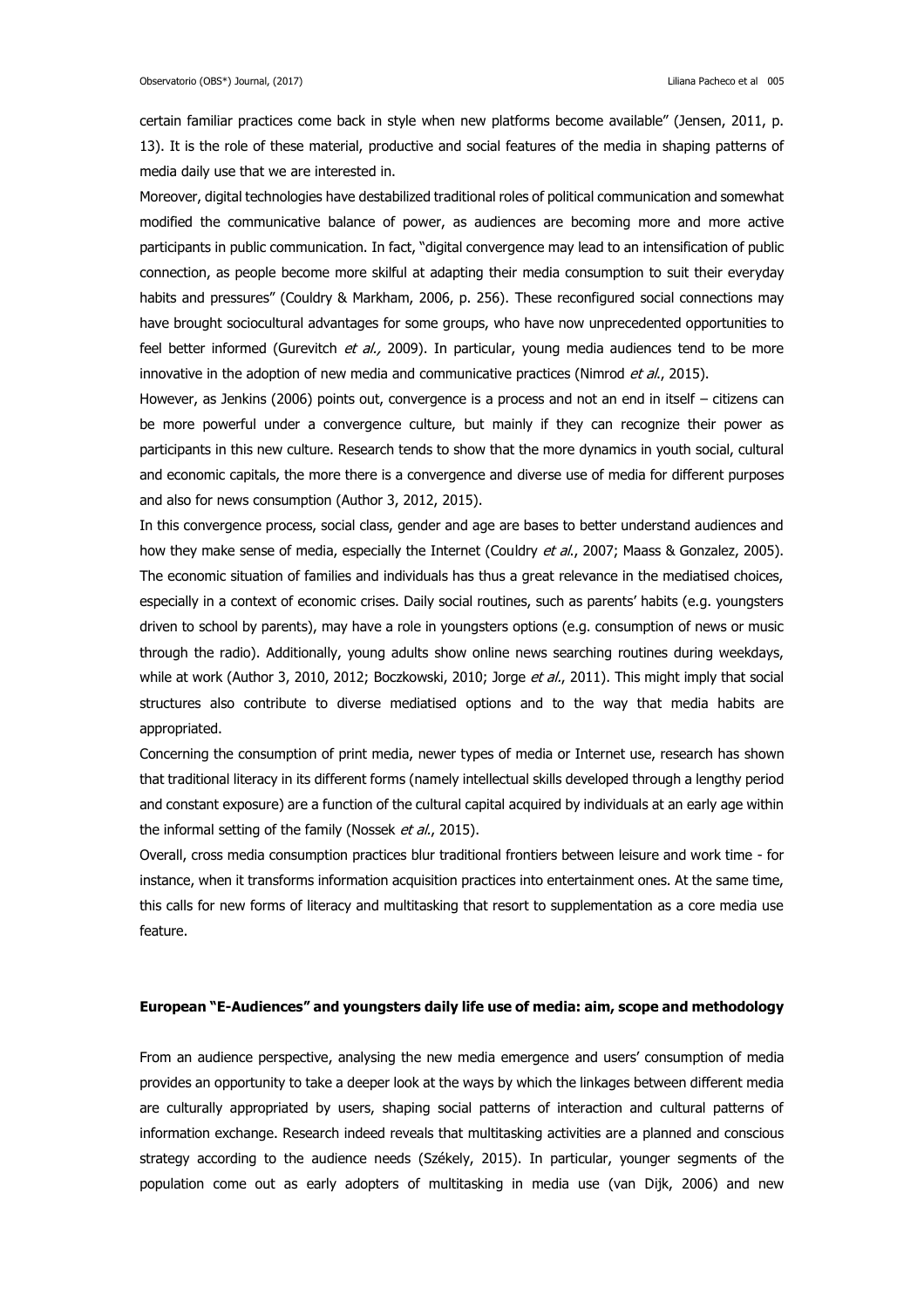communicative practices, but more studies are needed of age groups as cohorts to establish the extent to which new technological resources and general life circumstances, respectively, shape communicative practices (Jensen & Helles, 2011).

Looking at youngsters' daily media consumption activities, this article arises in the context of the work developed out of a European Cooperation in Science and Technology (COST) Action involving more than 300 scholars from 33 countries (http://www.cost-transforming-audiences.eu). The central aim of the "Eaudiences" developed within that COST action, was examining new and old media uses in the context of the changing configuration of technologies, institutions, and users (Jensen & Helles, 2015), relying on a communication centric (rather than media centric) research design covering the full age range in an online survey applied to an extensive sample ( $N = 10.742$ ) from nine European countries (Belgium, Croatia, Denmark, Germany, Hungary, Israel, Italy, Poland and Portugal)<sup>i</sup>.

Aiming to produce a comprehensive account of audience preferences and practices across the full set of available media (Helles et  $al$ , 2015), the project intended to describe media usage patterns and thus examine the ways that people create their own individual media repertoires, representing a significant empirical step in regards to the interpretation of the shifting flows of communication between and across different media of diverse demographic and cultural segments (Hasebrink et al., 2015).

This comparative research employed national online samples designed to be representative of the population in each country for people aged 14 to 75. Respondents were asked to answer questions regarding access to, use of, and time spent on different media and technological platforms; other questions addressed different kinds of Internet usage and the functions that respondents would use on their mobile phone; further questions included the private and public locations in which different media and genres are used as part of everyday life. Additionally, the analysis departed from a selection of prototypical social contexts of media use that included both concrete tasks and activities, from changing a dinner date to getting access to news.

An initial cluster analysis indicated a robust model with three clearly different clusters in this sample based on demographics and media usage (Authors, 2015): the first cluster was characterized by older ages, more likely to performing traditional media practices, but also more likely to write and read e-mails and to shop online; the second cluster was characterized by younger ages, more likely to use online media, social network sites, chat programs, download music and send SMS; finally, the third cluster was characterized by younger and medium ages (young adults and adults, aged between 14 and 30 years old) showing mixed media practices and strong online practices.

In this paper we will follow Hepp (2013) indications for using cohorts to explore different mediatisation's and ages groups. Departing from the results achieved within this cross-collaborative European project, this article focuses on those youngsters' daily use of media (identified on the third cluster), from adolescence to young adulthood, particularly in what refers to: time spent on different media and devices (e.g. to watch television on a TV set, computer or mobile phone; to listen to radio on a radio set, computer or mobile phone; to read newspapers, magazines and book in the printed version or on the internet or in the electronic version); and *media usage in everyday life*, in what respects leisure time, contact with an old acquaintance, or information research and confirmation.

In contemporary modern societies young people's transitions to adulthood (in general and particularly in labour context) have lost their linear nature. Compared to some decades ago when standard biographies were highly predictable and therefore provided both individual orientation and social integration, they may now be pictured as 'yo-yos' going up and down, back and forth (Pais, 1996). The age limit of child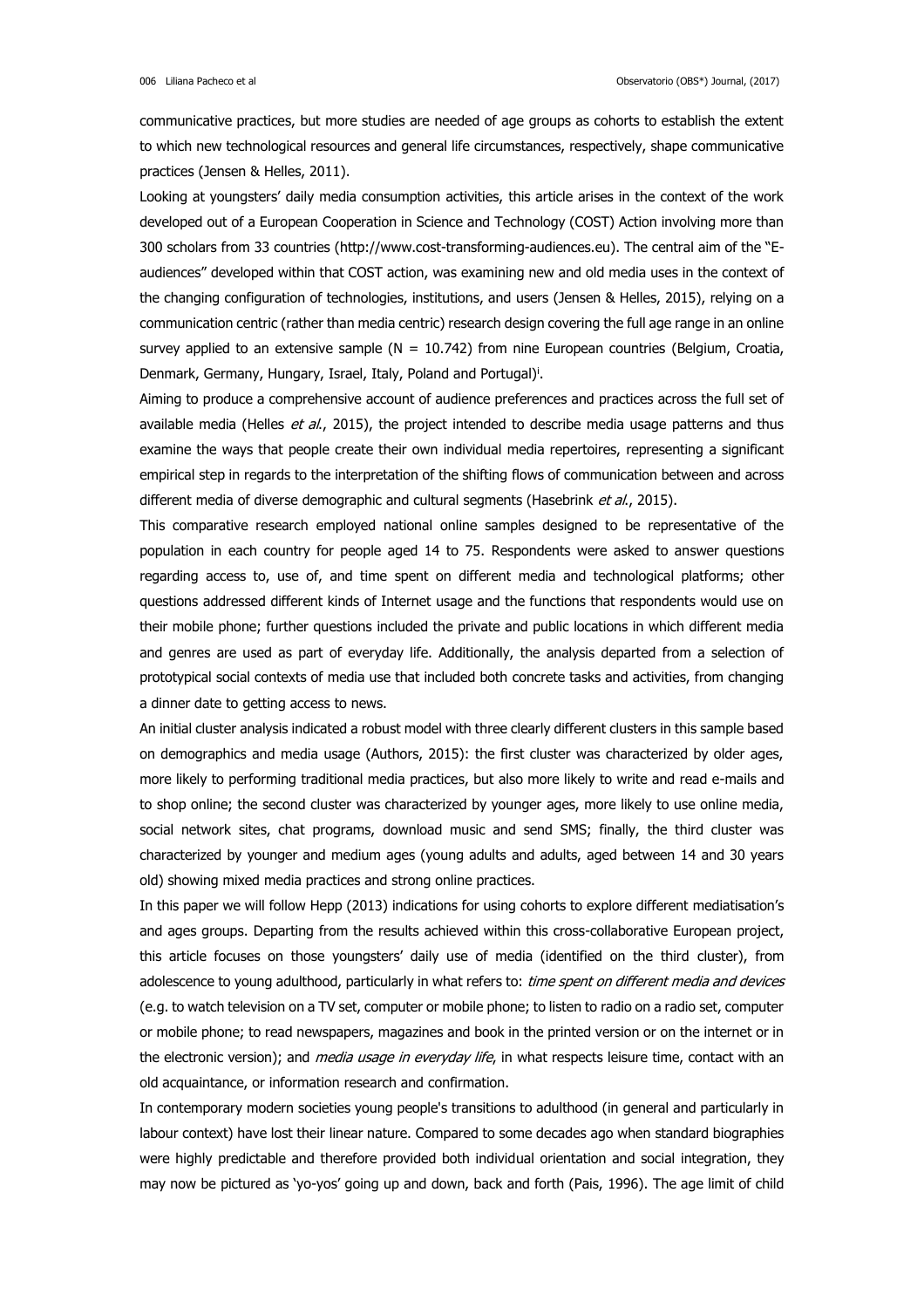benefits, the conclusion of compulsory education or the voting age are key milestones that are mainly related to age, but adulthood is also considered as the time when young people become financially selfsufficient. The average age of independence increases especially combined with difficulties in getting a paid job and access to affordable housing have increased the length of the transition from youth to independence (Galland, 1997).

The first online generations are the Millennials (or Generation Y), the target respondents of this article (born early 1980's to mid 1990's to the early 2000's as last birth years), and the Z generation (that followed Millennials), referring only to a small part of the sample. This Millennials generation that grew up in an increasingly online and networked world is influenced by new technologies, especially social media. In fact, other characterizations, like "digital natives" (Prensky, 2001) or "net generation" (Tapscott, 1998), point to the idea of individuals that are online born and net navigators. Even so, their media uses are diverse and affected by different subgroups categories. According to Kilian, Hennigs and Langner (2012, p. 121), "the Restrained Millennials group is the easiest to serve because they are generally happy with traditional media products and services and only partly shift their time and income to the Internet". On the contrary, "Entertainment-seeking Millennials use social media more heavily but often in a leanback mode, where they merely consume the content that other users have created" (ibidem). Finally, "the Highly Connected Millennials are the role models of the Internet Generation. They adopt social media both passively and actively. They do not always use social media, but they do so quite often" (ibidem). Taking these previous ideas in consideration, this article aims to understand the role that different media play in the daily life of European youth: what do young people actually do when they are online and do they make sense of those activities (i.e do they see it as leisure or work time?), what amount of time do they spend in using specific media for information consumption purposes (or for social interaction purposes) and whether we are facing a replacement process of "old" media by new media.

Our core hypotheses are:

H1 – The supplementary use of "old" and "new" media by young audiences results in the blurring of the borders between leisure and work time;

H2 - Information use and consumption is an example of an activity performed by young audiences during their leisure time where supplementation is depicted;

H3 – Young audiences use networked individualized social media and social interaction features in order to manage their daily routines and overlap work and leisure activities.

Due to the vast extension of the survey, for the purpose of this article we selected the questions of the survey that were specifically related to the problems raised in the hypothesis mentioned above:

1 - How much time did you spend on the following media? (Please think of yesterday);

2- How much time did you spend on the following things? (Please think of yesterday – and any use you made of the internet yesterday);

3 - Imagine you have a few hours of free time to yourself. (You have the following options – please indicate the three things that you are most likely to do); and

4 - Imagine that you and a friend are discussing an issue, and you need some factual information about that issue (e.g., a historical date or an economic figure) (To find out the information, you have the following options – indicate the three sources that you are most likely to use).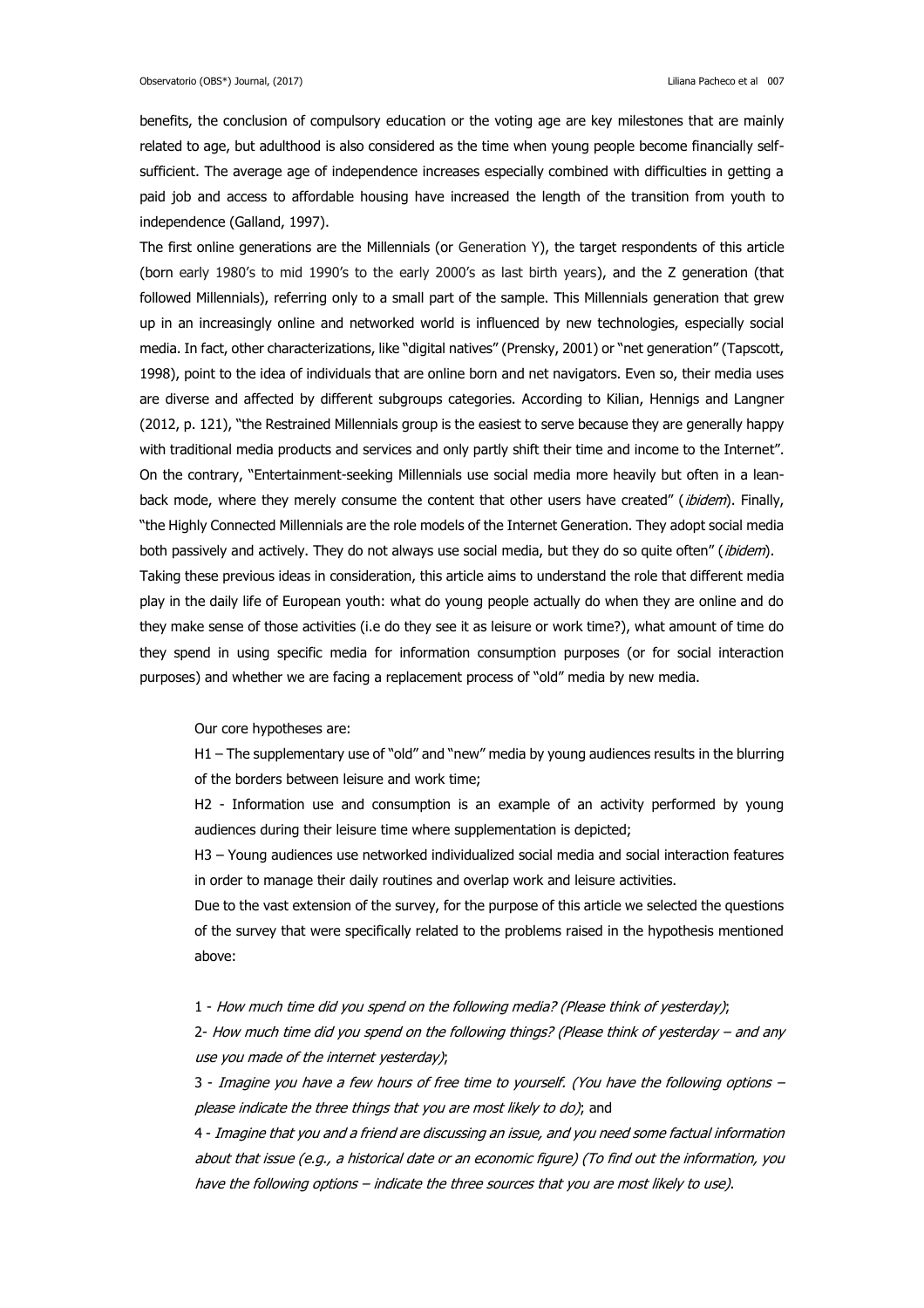Following the previously identified third cluster (14-30 years old respondents), the total sample examined in this article is constituted by 3609 individuals, divided by three young people age groups: 14-18 years old = 381 individuals; 19-24 years old = 1580 individuals; and 25-30 years old =  $1648$  individuals (see Table 1 – Distribution of the sample by country).

|                | Age_Youth  |              |              |           |              |           |              |  |
|----------------|------------|--------------|--------------|-----------|--------------|-----------|--------------|--|
|                |            | $14 - 18$    |              | $19 - 24$ |              | $25 - 30$ |              |  |
|                |            | Count        | Percentage % | Count     | Percentage % | Count     | Percentage % |  |
|                | <b>BEL</b> | 6            | 1,60%        | 110       | 7,00%        | 92        | 5,60%        |  |
|                | <b>CRO</b> | 26           | 6,80%        | 197       | 12,50%       |           | 15,90%       |  |
|                | <b>DE</b>  | 79           | 20,70%       | 125       | 7,90%        | 164       | 10,00%       |  |
|                | <b>DK</b>  | 48<br>12,60% |              | 155       | 9,80%        | 127       | 7.70%        |  |
| <b>Country</b> | <b>HUN</b> | 6<br>1,60%   |              | 115       | 7,30%        | 234       | 14,20%       |  |
|                | <b>ISR</b> | 135          | 35,40%       | 168       | 10,60%       | 178       | 10,80%       |  |
|                | IT         | 8            | 2,10%        | 206       | 13,00%       | 172       | 10,40%       |  |
|                | <b>PL</b>  | 29           | 7,60%        | 278       | 17,60%       | 238       | 14,40%       |  |
|                | PT         | 44           | 11,50%       | 226       | 14,30%       | 181       | 11,00%       |  |
|                | Total      | 381          | 99,90%       | 1580      | 100,00%      | 1648      | 100,00%      |  |

**Table 1:** Distribution of the sample by country

The first age group corresponds to the younger audiences, associated with the children limit of age defined by the Convention on the Rights of the Child; this is also the age of transition from childhood to adulthood. The limit of age of the second group was defined by the boundary to youth age established by the General Assembly of United Nations; this is also an age where in Europe young people enter in the university or in the labour market. Finally, the third group corresponds to young adults. The EU policies aiming youth tend to end at the age of 29<sup>1</sup>, but there is no clear-cut definition of youth since it may be considered as a transition phase. Youth can be defined as a passage from childhood to adulthood and from a dependent to independent style of life, being therefore a moment of transition to a world of choice and risk (Walther et al., 2002). For the purposes of this study, individual answers per country were not considered.

# **Data Analysis and results**

 $\overline{\phantom{a}}$ 

The data collected in the survey answered a battery of questions related with media usage in daily lives (for instance, time, place, media preferences), which made possible the exploration and testing our hypothesis, related with media uses of the youngsters, which are our focus in this paper. Data was analysed with the help of IBM SPSS Software (V22).

<sup>&</sup>lt;sup>1</sup> The common survey dates coincided with relevant national events with significant media coverage in Portugal and in Italy, which could change the results.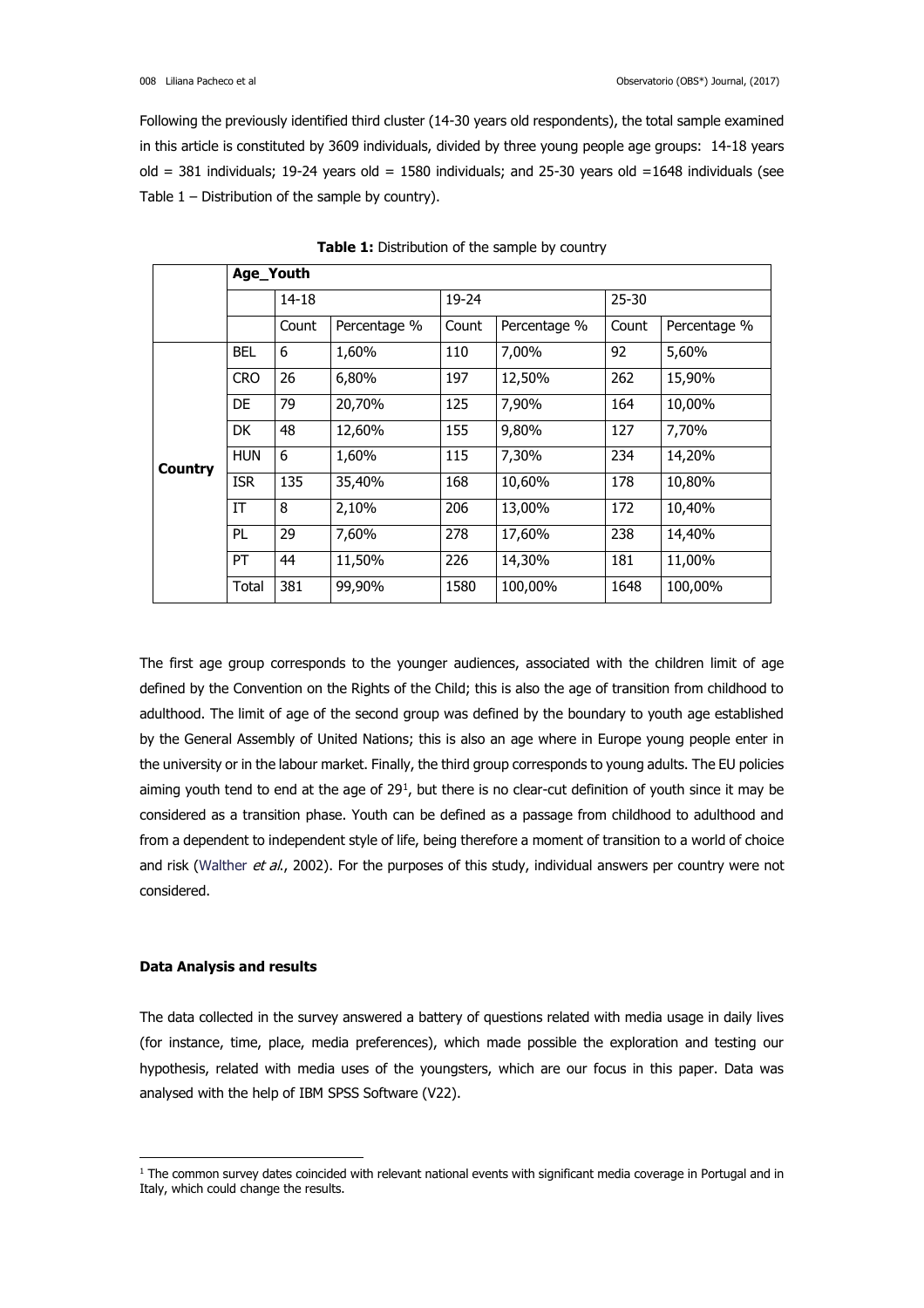In terms of the overall sample of the E-audiences project, one of the most significant conclusions consisted in the fact that print media still constitute an important component of the new communications environment for European audiences: more than half of the population surveyed read print newspapers and nearly half still read print books; one-fifth of the sample read digital books. Results also suggested a general preference for traditional media use (watch TV in a TV set, listen to radio in a radio set, and read print books), which may indicate equivalence between the material conditions of a medium and its affordances and practices (Author 3, 2015). In all nine countries, "old" media still constitute an integral part of most users' media repertoires. Furthermore, online mobile media practices were much less common than either traditional or online media use via a computer, and were more likely to be performed by the youngest age group (14–30 years old).

In respect to youngsters' media consumption by device, it's clear that young people also spend a considerable amount of time consuming media contents in traditional media outlets (see Table 2): the highest means are in watching television in a traditional TV set (and the most impressive number is in the young adults group: 108 minutes). These results also show the importance of television in daily life, since all age groups said they had spent more than an hour watching television in the day before.

|                                                                                      |                | Age            |                |
|--------------------------------------------------------------------------------------|----------------|----------------|----------------|
|                                                                                      | $14 - 18$      | 19-24          | $25 - 30$      |
|                                                                                      | Mean           | Mean           | Mean           |
| Watched television on a ty set                                                       | 82             | 94             | 108            |
| Watched television on a computer                                                     | 49             | 46             | 34             |
| Watched television on a mobile phone                                                 | 21             | 10             | 4              |
| Listened to radio on a radio set                                                     | 27             | 40             | 63             |
| Listened to radio on computer                                                        | 12             | 23             | 25             |
| Listened to radio on mobile phone                                                    | 8              | 8              | 6              |
| Read newspapers or magazines in the printed version                                  | 12             | 13             | 12             |
| Read newspapers or magazines on the internet                                         | 15             | 23             | 27             |
| Read books in the printed version                                                    | 19             | 31             | 24             |
| Read books in the eletronic version                                                  | 8              | 10             | 6              |
| <b>Listened to audio books</b>                                                       | $\overline{2}$ | $\overline{2}$ | $\overline{2}$ |
| MP3 CD Wifi radio listening yesterday / Aggregated                                   | 75             | 89             | 79             |
| Video, DVD, TV box DVR watching yesterday / Aggregated                               | 80             | 78             | 73             |
| Mobile messages - Number of text, image, sound massages by mobile<br>phone yesterday | 60             | 37             | 15             |

**Table 2:** Media consumption by device (yesterday/ minutes)

Livingstone (2007) points out that the domestic media introduced into Western homes over the past half century or more are first conceived as communal but then, as they become cheaper and more portable, they are reconceived as personal media, particularly by children and young people. In sociological terms, this reflects an underlying process of individualisation, by which it is meant that traditional social distinctions (particularly social class) are declining in importance as determinants of people's (especially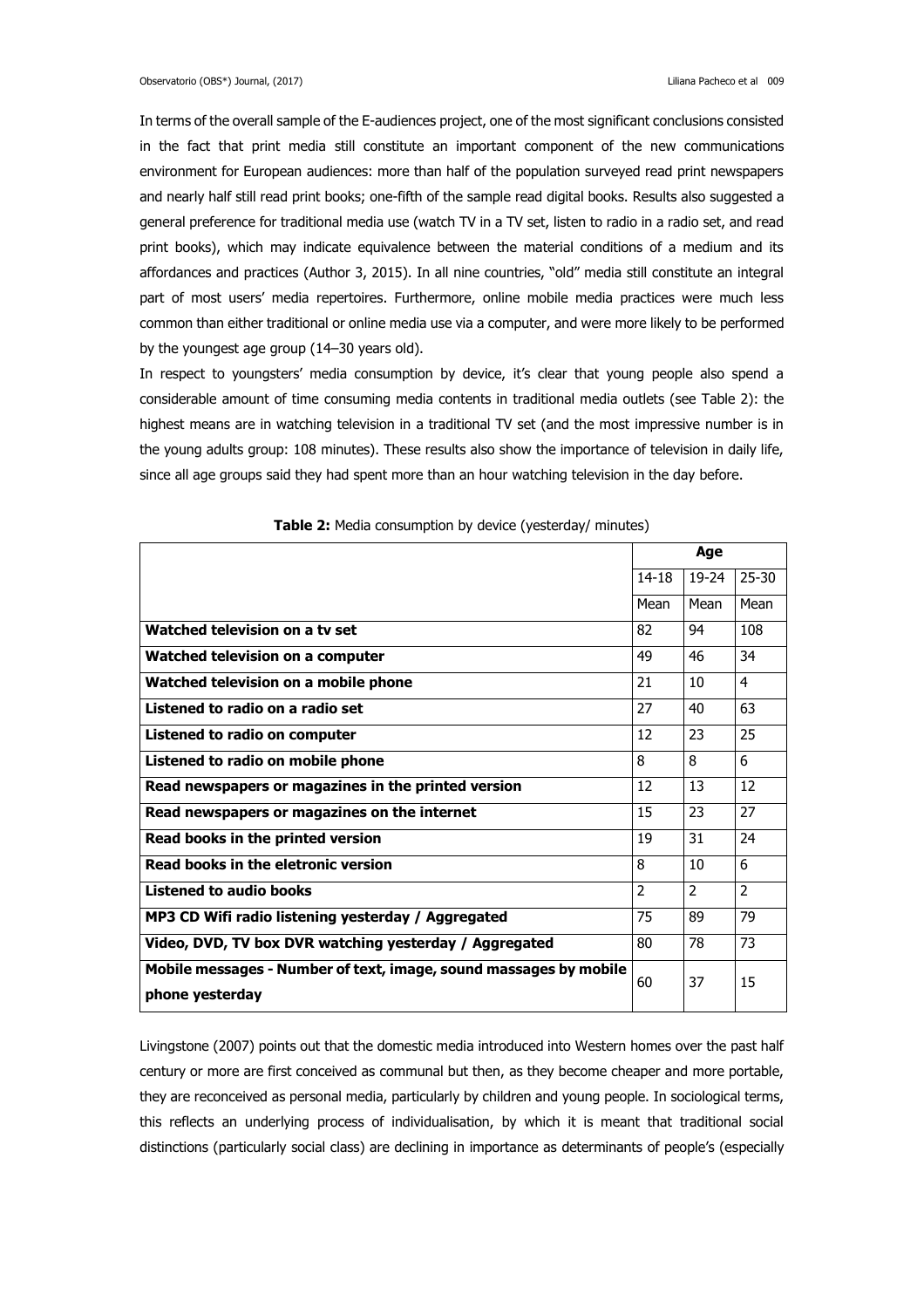young people's) life course, resulting in a fragmentation of (or perhaps liberation from) traditional norms and values

That may lead us to the second most performed media consumption activity which shows a high time spent in watching television on a computer, specially between the 14-18 years old respondents. Younger media users who have had less contact with a specific media artefact in the past may resort to a material form they know, "provided it presents the necessary affordances to fulfil the gratifications they are looking for (watching a film)" (Authors, 2015, p. 409).

However, very few respondents said they used the mobile phone to watch television or listen to radio. This can be related with the internet services offered in each country at the time that the survey was conducted. A speedy connection to the Internet is needed in order to perform these activities on a mobile phone; if it is made through the mobile data, they consume a lot on of the data available per month. On the other hand, when they are made through wifi, it is frequent that the connection is not good enough. But it's very likely that this result will change in the future, with the fast technological developments and the better access to the internet all over. According to Special Eurobarometer 438, on E-Communications and the Digital Single Market, "mobile Internet access has increased significantly since the last survey – up 23 points to 75% of households with mobile phone access. Overall, this means that in 69% of the EU households have at least one of its members with Internet access on their mobile" (European Commission, 2015, p. 7). This means that there is effectively a lack of optimal conditions, in spite of the improvements. Regardless the device, the age group which listens to radio more time per diem is the oldest one (25-30) years old).

Listening to music on other formats as CD, MP3 or Wi-Fi is an activity in which respondents spend a great amount of time – more than an hour in all age groups, as well as watching other TV contents as DVDs or programs for TV Box DVR. One possible explanation for these results may be the stratification of audiences, i.e., they are actively seeking for what they want to listen or watch, even when they use traditional media outlets for the effect.

We can also say that the respondents spend more time reading newspapers and magazines on the internet and less on their print versions. But in what concerns reading books, all age groups prefer the printed version, the age group of 19-24 being the one that spends more time reading books. This can relate to the composition of the sample in what concerns to the referred age group: mostly constituted by students, possibly having more time to read than the people that have a full-time job, as it is most probable in the older age cohort of the sample.

We can, therefore, say that traditional devices (such as TV or radio sets, and books in the printed version) still matter a lot in terms of time spent on media by young audiences when compared to new platforms, except for the time spent on reading newspapers and magazines, in which the Internet version surpasses the printed version.

This also confirms the results of the sample of the study, which point out to a displacement process of print newspapers, with new technologies (digital news sites, convergence of these platforms with computers and smartphones) apparently fulfilling "both the traditional need for information and new and unique psychosocial needs for active social and political participation" (Nossek et al., 2015, p. 379).

These results consubstantiate what we already suspected: sending text messages is mainly a teenager's habit. The number of minutes spent texting not only decreases when ages grow, but the difference of time spent between the youngest age group and the second one is almost the double. Finally, we can tell that listening to audio books is the less popular activity amongst the ones listed in the survey.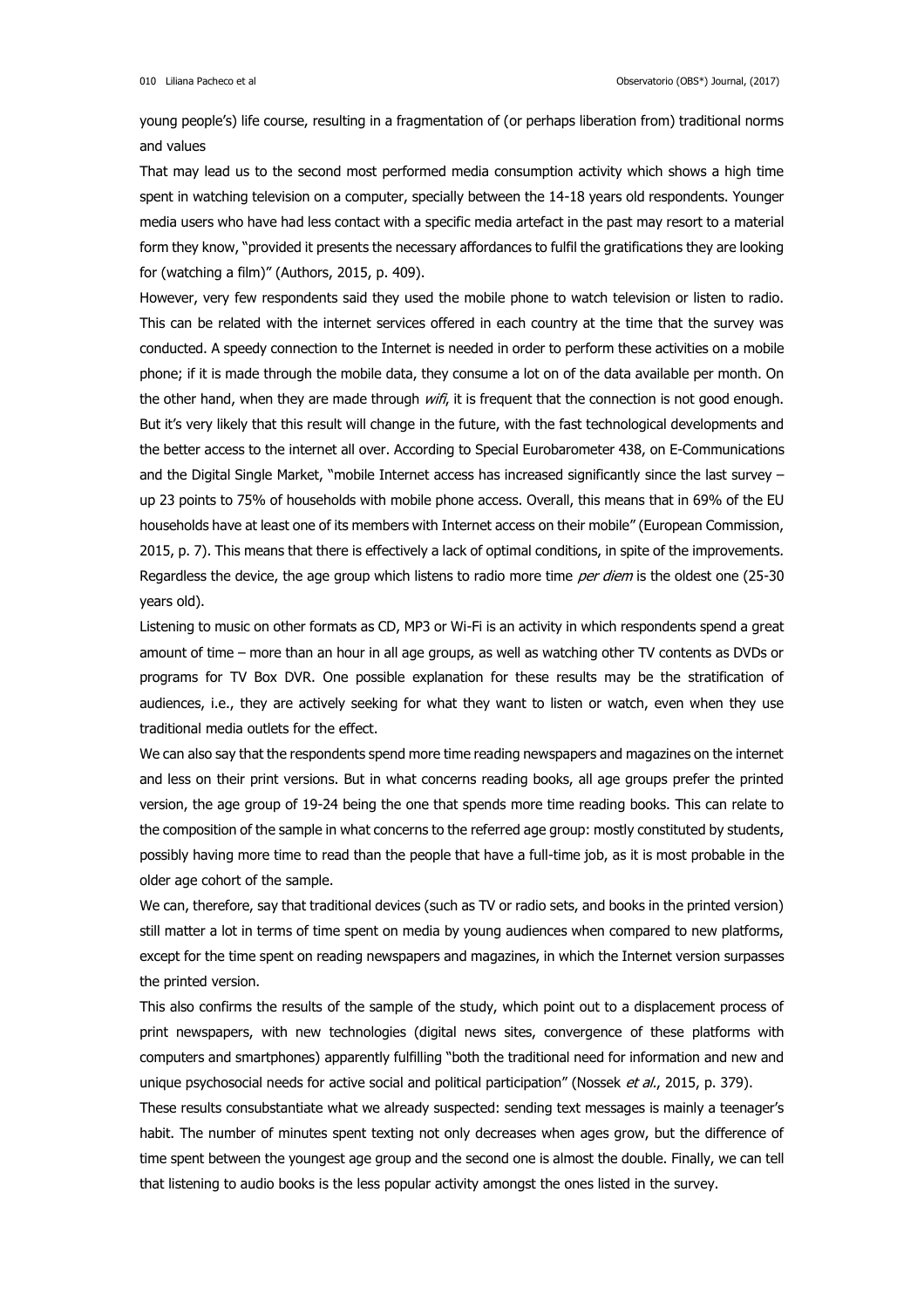|                                                                | Age       |           |           |
|----------------------------------------------------------------|-----------|-----------|-----------|
|                                                                | $14 - 18$ | $19 - 24$ | $25 - 30$ |
|                                                                | Mean      | Mean      | Mean      |
| Getting news / Aggregated                                      | 12        | 21        | 24        |
| Writing and reading e-mails / Aggregated                       | 10        | 22        | 32        |
| Playing computer games online / Aggregated                     | 23        | 22        | 21        |
| Using social network sites / Aggregated                        | 79        | 68        | 48        |
| Using chat programs / Aggregated                               | 25        | 17        | 13        |
| Reading entries at debate sites, blogs / Aggregated            | 13        | 11        | 10        |
| Writing entries at debate sites, blogs / Aggregated            | 8         | 4         | 3         |
| Online shopping, banking, travel reservation etc. / Aggregated | 4         | 6         | 7         |
| Using websites concerning my<br>hobbies<br>interests or        | 25        | 26        | 23        |
| Aggregated                                                     |           |           |           |
| Other please specify                                           | 5         | 6         | 6         |

#### **Table 3:** Internet activities (yesterday)

In respect to Internet usage (see Table 3), we can conclude that "using social network sites" is the activity in which the youngsters, in general, spend more time, confirming SNS's relevance in the current web landscape. The age group 14-18 said they had spent, in average, 79 minutes in SNS in the previous day of the survey.

One of the explanations to these results can be the "need for popularity", which assumes a major importance in the teenage years. Indeed, previous research shows that this need is the strongest and most consistent predictor of SNS behaviours (Utz et al., 2012), as the use of SNS has effects in teenager's self-esteem and well-being (Valkenburg et al., 2006).

The second most popular activity for all age groups is "using websites concerning my interests and hobbies". All of the three age groups spend similar time doing that, which makes us think that the Internet websites are a major source of information to the so-called Millennials. It shows that they generally trust in the information they discover online and is where they can find relevant information related to their interests and hobbies, probably because of the enormous amount of information about everything available online<sup>ii</sup>.

Major trends were found between age groups in the following cases: while the youngsters spend 25 minutes in average using chat programs, the oldest (25-30 years old) don't spend much time in this activity, spending more time writing and reading e-mails (which could be related to their profession) as well getting news. The youngest group is the one spending less time writing and reading e-mails and news. This figure confirms our hypothesis that networked digital media is being more used mostly for entertainment purposes in this cohort.

In respect to the global sample of the project, one of the conclusions pointed out to a significant age divide in terms of media practices, "with the younger audience manifesting greater use of social media and messengers and the older audience displaying use of traditional synchronous mass media and older forms of new media, such as e-mail" (Nimrod et al., 2015, p. 330).

When we surveyed the ways that the respondents used to contact an old acquaintance (they could choose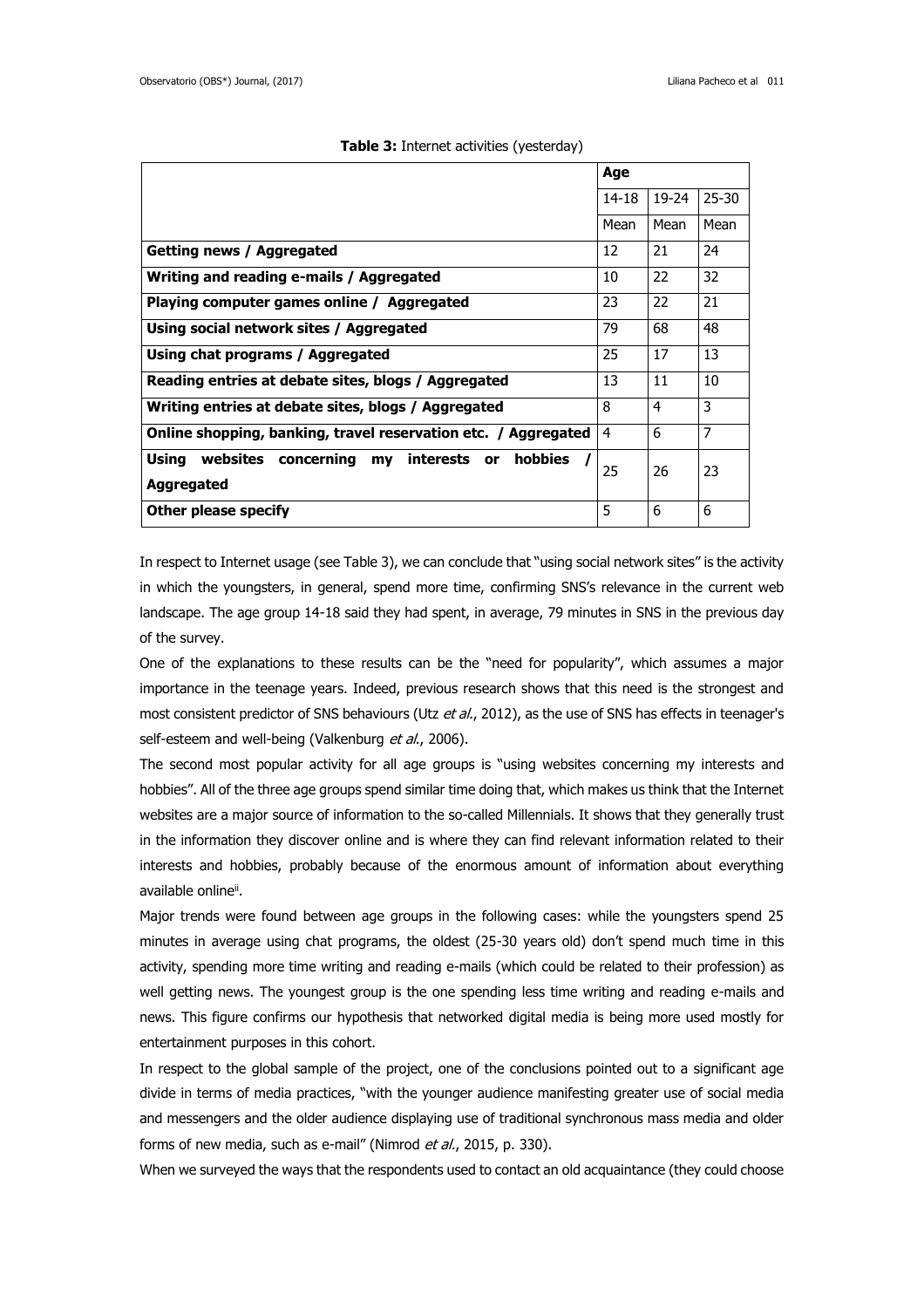three options of a pre-given range), the most chosen was through a social network site and the less chosen was by posting a letter. The second option more chosen was through a SMS, followed by a phone call in third. The results are homogeneous, i.e., they don't show a great variation between age groups, which make us believe that the preferences of teenagers and young adults are similar.

Concerning this issue, digital technologies in general, and the Internet in particular (integrating one-toone, one-to-many, and many-to-many forms of communication), indeed invite research that seeks to clarify the relationship between media and communicative practices via the understanding of the role individual and collective communicative needs have in shaping those same communicative practices through the use of different platforms as a mean to perform distinctive activities (Jensen, 2011). In fact, the arrival of new media may change the usefulness of the existing ones – Rasmus Helles (2013) gives the example of Denmark and other Western countries, in which the decline in text messaging is due to social networking services (SNSs) becoming available on mobile media, "enabling young people to shift portions of their group communication from cluttered flows of multirecipient text messages to a more streamlined format on Facebook" (Helles, 2013, p. 16).

To better understand the role played by different media in their daily life, we asked the respondents to imagine that they had free time on a Saturday afternoon and what would they do according to a range of pre-given options (see Table 4).

|                           |           | Age_Youth  |           |            |           |           |       |  |  |  |
|---------------------------|-----------|------------|-----------|------------|-----------|-----------|-------|--|--|--|
|                           | $14 - 18$ |            | $19 - 24$ |            | $25 - 30$ |           |       |  |  |  |
|                           | Count     | Column N % | Count     | Column N % | Count     | ColumnN % |       |  |  |  |
| Send SMS to friends No    |           | 275        | 72,2%     | 1178       | 74,6%     | 1374      | 83,4% |  |  |  |
| or family                 | Yes       | 106        | 27,8%     | 402        | 25,4%     | 274       | 16,6% |  |  |  |
| friends<br>Call<br>or     | <b>No</b> | 287        | 75,3%     | 1200       | 75,9%     | 1167      | 70,8% |  |  |  |
| family on the phone       | Yes       | 94         | 24,7%     | 380        | 24,1%     | 481       | 29,2% |  |  |  |
| <b>Chat online with</b>   | <b>No</b> | 339        | 89,0%     | 1398       | 88,5%     | 1497      | 90,8% |  |  |  |
| friends or family         | Yes       | 42         | 11,0%     | 182        | 11,5%     | 151       | 9,2%  |  |  |  |
| <b>Write emails to</b>    | <b>No</b> | 356        | 93,4%     | 1506       | 95,3%     | 1533      | 93,0% |  |  |  |
| friends or family         | Yes       | 25         | 6,6%      | 74         | 4,7%      | 115       | 7,0%  |  |  |  |
| friends<br><b>Visit</b>   | of No     | 280        | 73,5%     | 1114       | 70,5%     | 1084      | 65,8% |  |  |  |
| family                    | Yes       | 101        | 26,5%     | 466        | 29,5%     | 564       | 34,2% |  |  |  |
| Use social network        | <b>No</b> | 203        | 53,3%     | 875        | 55,4%     | 1017      | 61,7% |  |  |  |
| sites                     | Yes       | 178        | 46,7%     | 705        | 44,6%     | 631       | 38,3% |  |  |  |
| Read printed books,       | <b>No</b> | 282        | 74,0%     | 1154       | 73,0%     | 1170      | 71,0% |  |  |  |
| newspapers or             | Yes       | 99         | 26,0%     | 426        | 27,0%     | 478       | 29,0% |  |  |  |
| <b>Magazines</b>          |           |            |           |            |           |           |       |  |  |  |
| <b>Visit websites</b>     | <b>No</b> | 268        | 70,3%     | 1013       | 64,1%     | 968       | 58,7% |  |  |  |
|                           | Yes       | 113        | 29,7%     | 567        | 35,9%     | 680       | 41,3% |  |  |  |
| <b>Watch video or DVD</b> | No        | 325        | 85,3%     | 1332       | 84,3%     | 1438      | 87,3% |  |  |  |
|                           | Yes       | 56         | 14,7%     | 248        | 15,7%     | 210       | 12,7% |  |  |  |

#### **Table 4:** Free time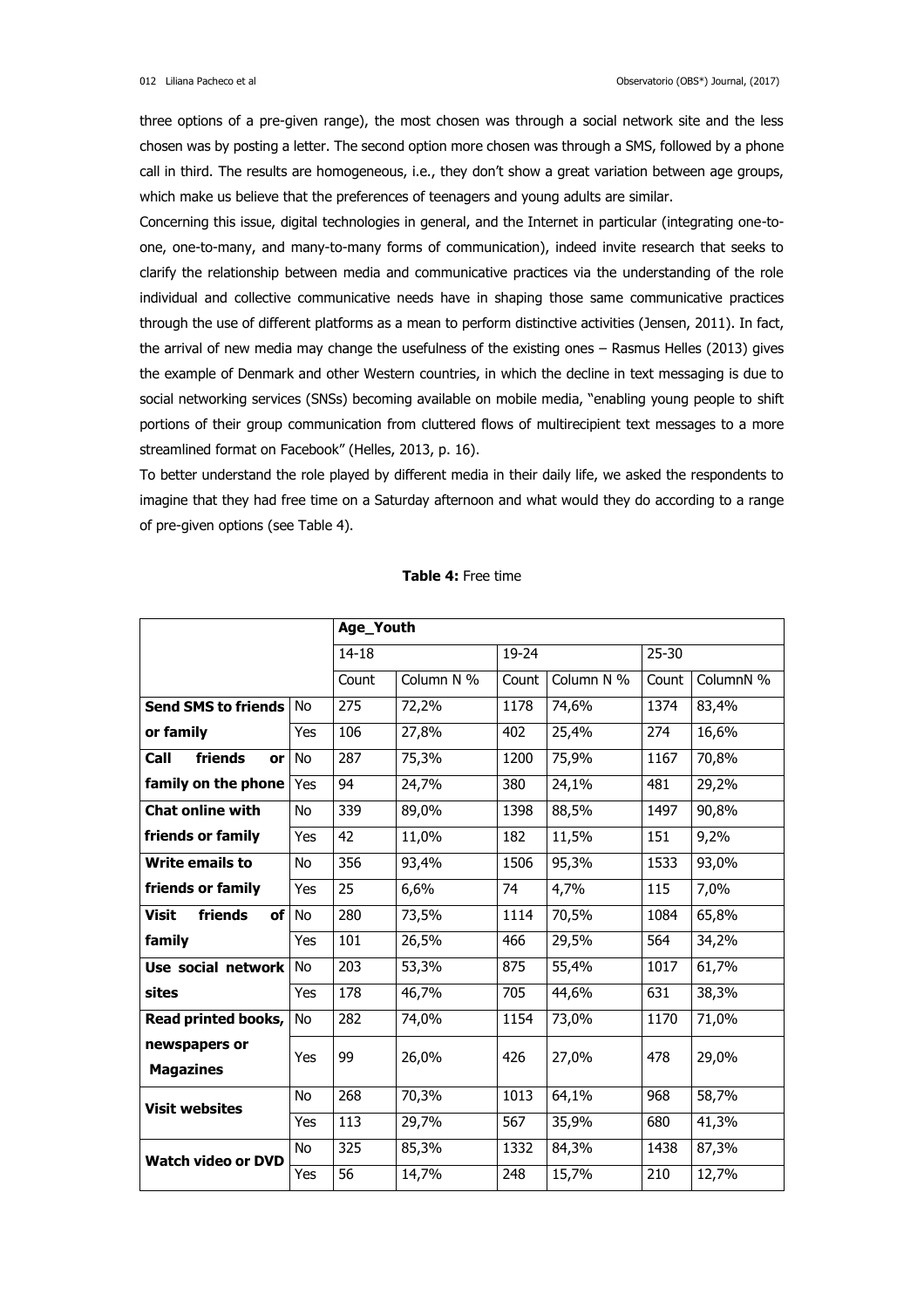| <b>Listen to music on No</b> |     | 304 | 79,8% | 1321 | 83,6% | 1468 | 89,1% |
|------------------------------|-----|-----|-------|------|-------|------|-------|
| CD, MP3, or similar          | Yes | 77  | 20,2% | 259  | 16,4% | 180  | 10,9% |
| Listen to radio              | No  | 342 | 89,8% | 1461 | 92,5% | 1502 | 91,1% |
|                              | Yes | 39  | 10,2% | 119  | 7,5%  | 146  | 8,9%  |
| <b>Watch TV</b>              | No  | 237 | 62,2% | 1032 | 65,3% | 1013 | 61,5% |
|                              | Yes | 144 | 37,8% | 548  | 34,7% | 635  | 38,5% |
| Other media use              | No  | 369 | 96,9% | 1513 | 95,8% | 1569 | 95,2% |
|                              | Yes | 12  | 3,1%  | 67   | 4,2%  | 79   | 4,8%  |

The results show that Internet is an important medium to spend free time, perhaps the most important one, at least in the age groups considered in the sample for this article. The preferred activity for a Saturday afternoon is using social network sites. At the same time, watching TV is still a very mentioned activity to fulfil youngsters' leisure time, being the second one most chosen.

Visiting websites is the third most chosen Internet activity. To call friends or family is also a common activity, as well as sending SMS, but, surprisingly, almost as common as it is read printed books, newspapers or magazines.

We also asked the respondents to imagine a scenario where they want to find some information quickly, such as the result of an election or who won a football match. They also could choose three options, and the most chosen one was check the information in websites. It was followed by the use a social network site (especially by the youngest group, 14-18) and turning on TV or radio. The less probable way mentioned was a chat program (see Table 5).

|                                                                  |     | Age_Youth |                    |       |            |           |            |  |  |
|------------------------------------------------------------------|-----|-----------|--------------------|-------|------------|-----------|------------|--|--|
|                                                                  |     |           | $14 - 18$<br>19-24 |       |            | $25 - 30$ |            |  |  |
|                                                                  |     | Cou       | Column N %         | Count | Column N % | Count     | Column N % |  |  |
|                                                                  |     | nt        |                    |       |            |           |            |  |  |
| Send an SMS to someone who<br>is<br>likely<br>this<br>have<br>to | No  | 286       | 75,1%              | 1226  | 77,6%      | 1382      | 83,9%      |  |  |
| information                                                      | Yes | 95        | 24,9%              | 354   | 22,4%      | 266       | 16,1%      |  |  |
| Call someone who is likely to                                    | No  | 265       | 69,6%              | 1174  | 74,3%      | 1170      | 71,0%      |  |  |
| have this information                                            |     | 116       | 30,4%              | 406   | 25,7%      | 478       | 29,0%      |  |  |
| Send an email to someone<br>No                                   |     | 336       | 88,2%              | 1462  | 92,5%      | 1536      | 93,2%      |  |  |
| who is likely to have this<br>information                        | Yes | 45        | 11,8%              | 118   | 7,5%       | 112       | 6,8%       |  |  |
| Use a social network site                                        | No  | 282       | 74,0%              | 1243  | 78,7%      | 1379      | 83,7%      |  |  |
|                                                                  | Yes | 99        | 26,0%              | 337   | 21,3%      | 269       | 16,3%      |  |  |
| Use a chat program                                               | No  | 363       | 95,3%              | 1513  | 95,8%      | 1600      | 97,1%      |  |  |
|                                                                  | Yes | 18        | 4,7%               | 67    | 4,2%       | 48        | 2,9%       |  |  |
| Look it up in a printed                                          | No  | 277       | 72,7%              | 1164  | 73,7%      | 1193      | 72,4%      |  |  |
| Encyclopaedia<br>Yes                                             |     | 104       | 27,3%              | 416   | 26,3%      | 455       | 27,6%      |  |  |

**Table 5:** How to check factual information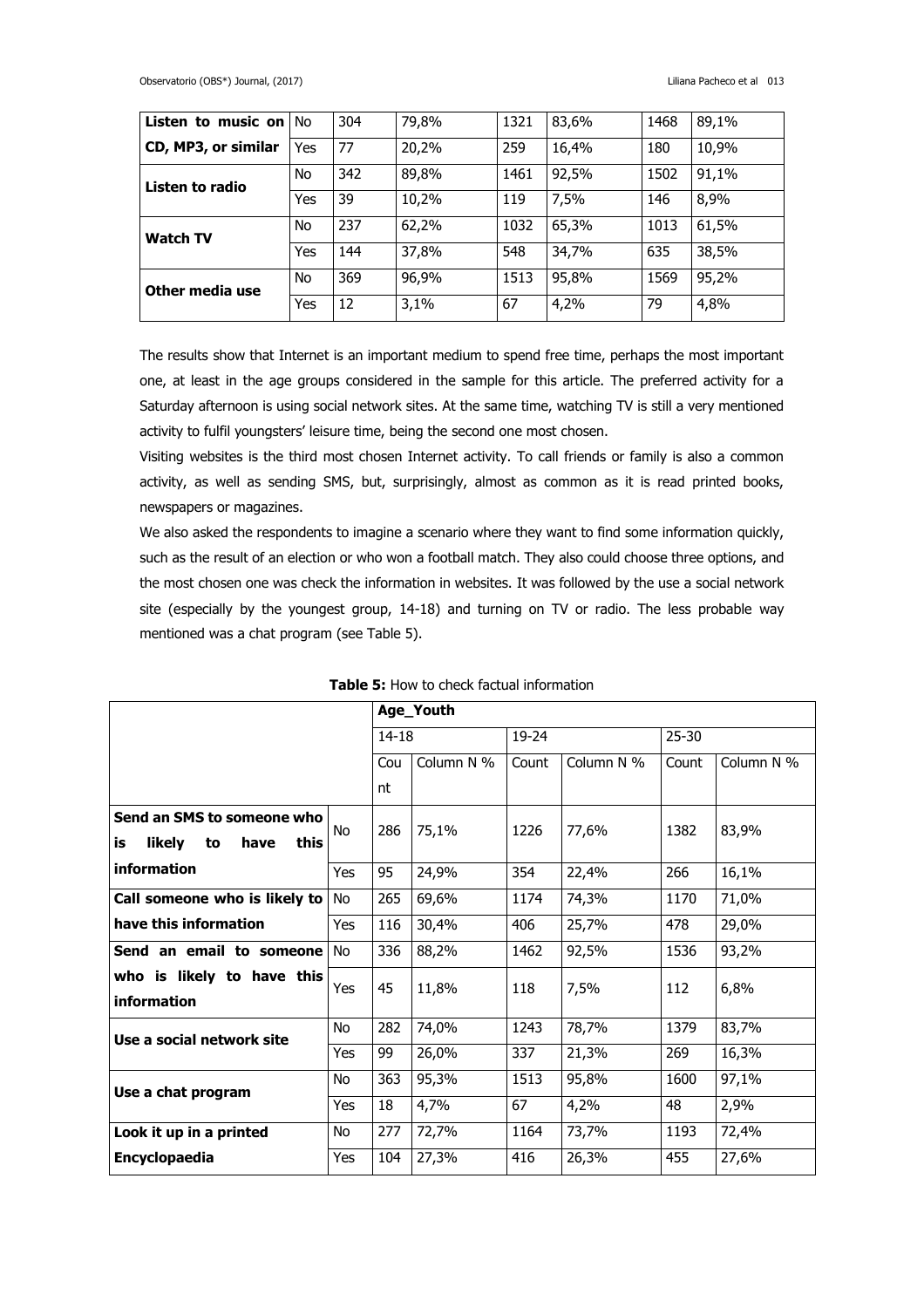| Look it up via Google or other   No    |     | 93  | 24,4%   | 331  | 20,9% | 271  | 16,4% |
|----------------------------------------|-----|-----|---------|------|-------|------|-------|
| search engines                         | Yes | 288 | 75,6%   | 1249 | 79,1% | 1377 | 83,6% |
| Look it up in at a specific $\sqrt{N}$ |     | 146 | 38,3%   | 604  | 38,2% | 594  | 36,0% |
| website                                | Yes | 235 | 61,7%   | 976  | 61.8% | 1054 | 64,0% |
| <b>Other</b>                           | No  | 381 | 100,0%  | 1574 | 99,6% | 1643 | 99,7% |
|                                        | Yes | 0   | $0.0\%$ | 6    | 0,4%  |      | 0,3%  |

Another scenario presented to the respondents was: imagine you have a friend at your home and you have doubts about some fact. How would you confirm the information? As in other questions, respondents could choose three options.

Confirming our expectations, to search for the information on Google or another search engine was the option with more answers by far. The second choice was also to look for the information online, but this time in specific websites. It seems that "Internet really knows it all" for our respondents. If they choose to ask to another person, the most likely way of doing it is calling, instead of sending a text message or e-mail.

To change a dinner invitation, the preferred form is through an SMS or a phone call. We believe that happens because of the urgency of delivering the message to the recipient. In this one, the Internet is not prevalent, probably because you still don't know if everyone is always connected. As expected, the less likely way to change a dinner invitation is by posting a letter.

# **Discussion and Final Remarks**

In our research we found that Internet is ubiquitous in youngsters daily lives, not only for the enactment of daily life activities (as checking for information and other leisure activities) but also for social purposes. Nevertheless, data also shows that there is a complementarity in media usage amongst this group, with television still being very relevant as a device in which they spent a considerable amount of time. There are no big differences among these age groups, but even so we will point to some of the major differences we identified.

Specifically regarding media consumption by device (yesterday/minutes), we found out that youngsters' spend considerable time with traditional media, mainly watching television in a traditional set. However, young people between 14-18 revelled to spend a lot of time watching television on a computer. This choice could be related with the bedroom culture that Sonia Livingstone (2007, p. 7) points out: "Personal ownership of media dramatically increases in the early teenage years, part and parcel of the development of identity."

The option of watch television in a computer could also express a desire for a more individualized consumption of contents, in their own device (the computer is more often of their than tv devices, which are more frequently shared by the all family members). They have more privacy to choose what to watch. Data also shows that respondents spend more time reading online newspapers and magazines than reading print versions. In this regard, we must not forget that this was an online survey, representative for that regard, with people that are online. Nielsen and Schrøder (2014) and Newman, Fletcher, Levy and Nielsen (2016) also pointed to an evolution with complementarities, thus supporting our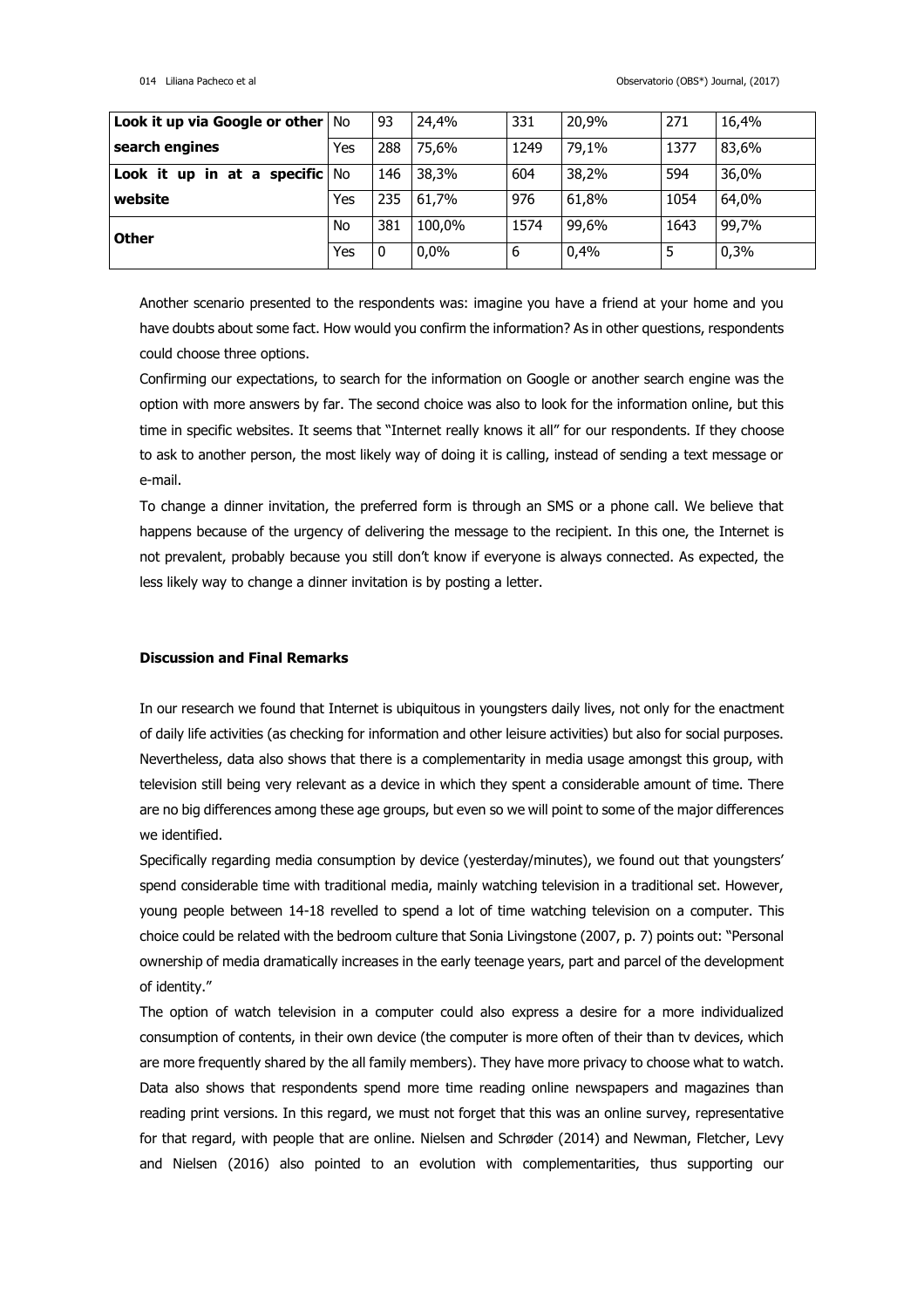#### supplementary hypothesis.

Looking specifically at networked digital media (i.e the internet), using social networks is the most frequent activity carried online, especially amongst the younger group, that in average spent 79 minutes using SNS in the day prior to the of the survey. Particularly looking at the use of free time, results point to the major relevance that internet has amongst all age groups. This might be easily connected with the use of SNS, but, once again, TV is also pointed as relevant in leisure activities. In what concerns checking for factual information, search for information on Google or another search engine was the option with more answers. The second choice was also to look for the information online through specific websites. Going back to our initial hypotheses, we can now point to some of the results:

> H1 – The supplementary use of "old" and "new" media by young audiences results in the blurring of the borders between leisure and work time: this hypothesis is confirmed. Examples of such are the use of the internet for information (news) consumption, and the simultaneous use of TV and SNS.

> H2 – Information use and consumption is an example of an activity performed by young audiences during their leisure time where supplementation is depicted: this hypothesis is confirmed. Data also shows that young audiences resort more than other age groups to networked individualized media to perform leisure related activities like entertainment and information consumption. However, this is far from being a substitution process, namely in what concerns television and online newspapers.

> H3 – Young audiences use networked individualized social media and social interaction features in order to manage their daily routines and overlap work and leisure activities: this hypothesis is confirmed. The adoption and appropriation processes young audiences follow enact activities that resort to these "new" media material and social features as a mean to blur the frontiers between leisure and work time. Both the drivers and the consequences of these processes have not been studied in the present context, but more research on this topic is clearly needed.

As a final remark, we would like to note that "complementarity" along with supplementation are the two main patterns of youngsters' daily use of the media. Both these processes should be taken into consideration when it comes to define and promote public policies in the area of youth, namely in face of an ever more mediatised and information populated social context.

Additionally, we must underline that this article results of the analysis of an online sample, meaning that these respondents all use, at least to at a certain degree, the internet. Results identify changes in daily life use of digital devices, which may point to the need of continuously promote digital affordances, from access to use. A different sample – i.e not only made of "online" subjects may have pointed to lower digital access and use. We are aware of the limitations of a study entirely based on quantitative comparative surveys, and future research on youngsters use of digital media, should include both exploratory qualitative methods, namely netnography, and descriptive structured and unstructured observation, namely based on data for online behaviours. The use of qualitative methods in the context of exploratory and descriptive designs, not only would allow us to gain a better insight of the uses youngsters do of digital media while conducting their during daily life activities, but would also allow us to better understand the representativeness of such uses and infer on possible future avenues of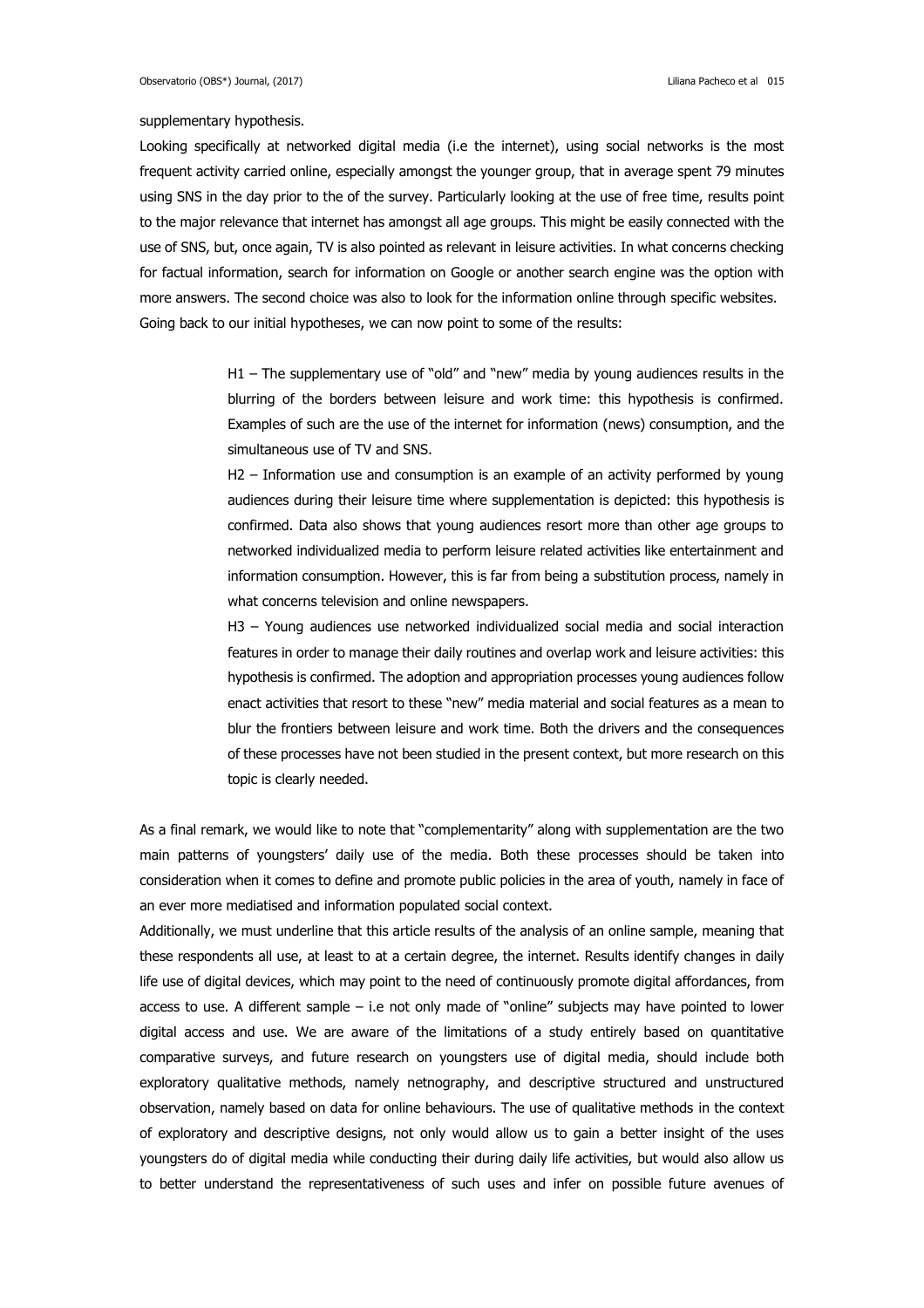development. Still on the topic of future research, we would also like to point out that these results also highlight the need to conduct the same type of research with different types of samples and further cross data between different countries.

### **References**

- Beckett, C. (2008). SuperMedia: Saving Journalism so it can Save the World. West Sussex: Blackwell Publishing.
- Bennett, W. L. (2007). Civic Learning in Changing Democracies: Challenges for Citizenship and Civic Education. In P. Dahlgren (ed) Young Citizens and New Media: Learning for Democratic Participation (pp. 60-77). New York: Routledge.
- Bjur, J., Schroeder, K., Hasebrink, U., Coutrois, C., Adoni, H., & Nossek, H. (2014). Cross-media use. Unfolding complexities in contemporary audiencehood. In N. Carpentier, K. C. Schroeder and L. Hallett (eds), Audience transformations. Shifting audience positions in late modernity (pp. 15-29). New York and London: Routledge.
- Boczkowski, P. J. (2010). News at Work: Imitation in an Age of Information Abundance. Chicago: The University of Chicago Press.
- Brites, M.J. (2010). Jovens (15-18 anos) e informação noticiosa: a importância dos capitais cultural e tecnológico. Estudos em Comunicação/Communication Studies, 8: 169-192. ISSN: 1646-4974. URL:<http://www.ec.ubi.pt/ec/08/pdf/EC08-2010Dez.pdf>
- Brites, M.J. (2012). Jovens e informação política: a televisão ainda é importante? In R. Figueiras (Ed.), Esmiuçando os Sufrágios. As Eleições Europeias, Legislativas e Autárquicas de 2009 (pp. 253- 276). Lisboa: Colecção Estudos de Comunicação, Universidade Católica Editora. ISBN: 978-972- 54-0343-3
- Brites, M.J. (2015). Jovens e culturas cívicas: Por entre formas de consumo noticioso e de participação. Covilhã: Livros LabCom. ISBN: 978-989-654-199-6. doi:10.13140/2.1.2141.0081. URL: http://www.livroslabcom.ubi.pt/book/128
- Carlsson, U. (2010). Children and Youth in the Digital Media Culture: Global and Nordic Perspectives. In U. Carlson (edt.), Children and Youth in the Digital Media Culture (pp. 9-24). Goteborg: Nordicom.
- Couldry, N., Livingstone, S., & Markham, T. (2007). Media Consumption and Public Engagement: Beyond the Presumption of Attention. London: Palgrave Macmillan.
- Couldry, N., & Markham, T. (2006). Public Connection through Media Consumption: Between Oversocialization and De-Socialization?. The Annals of American Academy of Political and Social Science 608(1): 251-269.
- Damásio, M., Henriques, S., Silva, M. T., Pacheco, L., & Brites, M. J. (2015). Between Old Broadcast Media and New Networked Media: Materiality and Media Consumption Practices. International Journal of Communication, 9: 386 - 411.
- Dahlgren, P., & Álvares, C. (2013). Political participation in an age of mediatisation towards a new research agenda. Javnost: The Public, 20(2): 47-66.
- Deuze, M. (2014). Media Life and the Mediatization of the Lifeworld. In [Andreas Hepp](http://www.palgraveconnect.com/pc/browse/advancedsearchresults?authorEditor=Andreas%20Hepp) and [Friedrich Krotz](http://www.palgraveconnect.com/pc/browse/advancedsearchresults?authorEditor=Friedrich%20Krotz) (Edts.), In Mediatized Worlds: Culture and Society in a Media Age (pp. 207-220). London: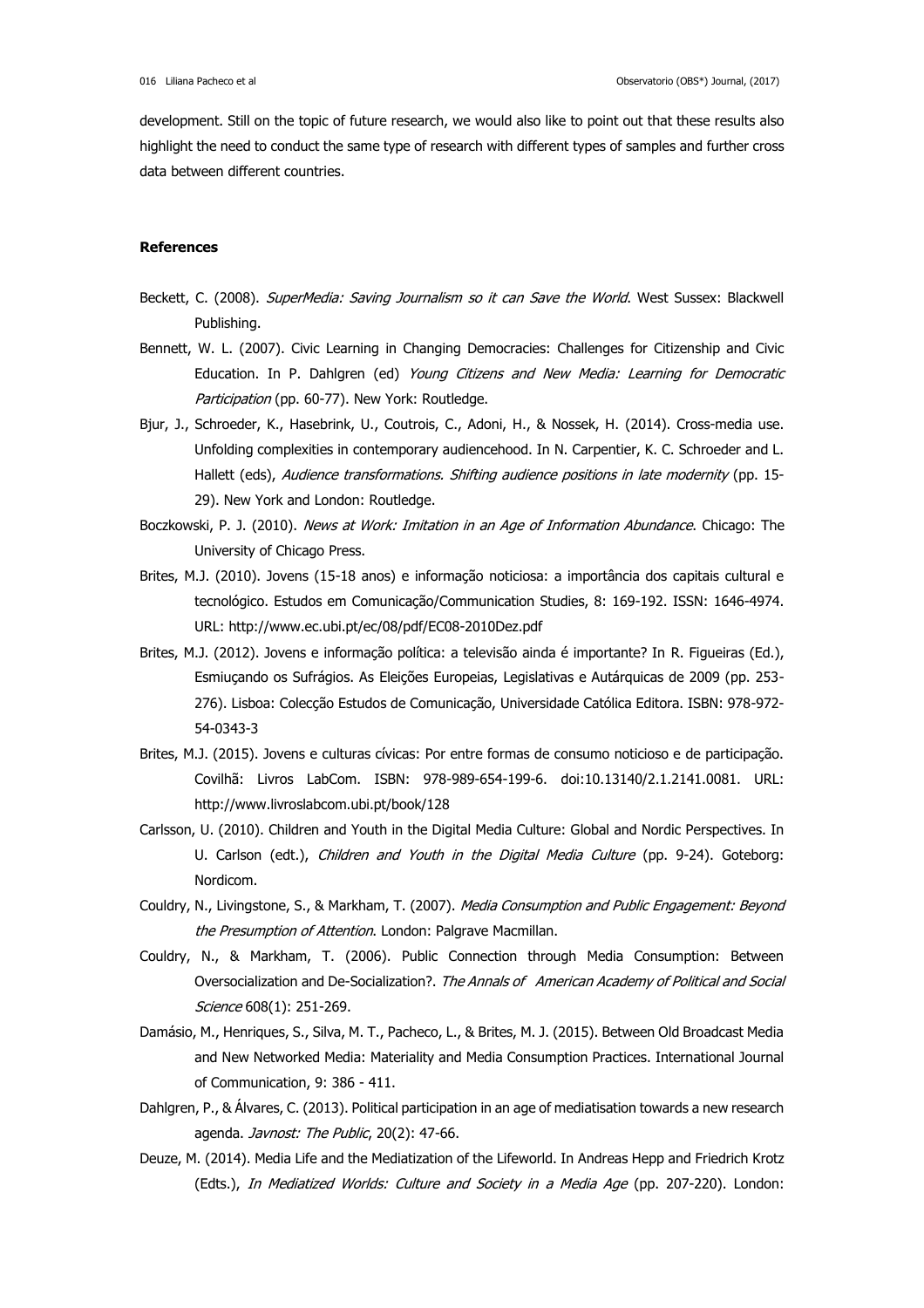Palgrave Macmillan.

- European Commission (2016). Special Eurobarometer 438: E-Communications and the Digital Single Market. Retrieved from European Union: [http://www.eena.org/download.asp?item\\_id=177;](http://www.eena.org/download.asp?item_id=177) 1st of October 2016.
- Gurevitch, M., Coleman, S., & Blumler, J. G. (2009). Political Communication old and new mediarelationships. The Annals of the American Academy of Political and Social Science, 625: 164-181.
- Galland, O. (1997). Sociologie de la jeunesse. Paris: Armand Colin.
- Giddens, A. (1984). The constitution of society. Berkeley, CA: University of California Press.
- Hallin, D. C., & Mancini, P. (2004). Comparing media systems: Three models of media and politics. Cambridge, UK: Cambridge University Press.
- Hasebrink, U., Jensen, K. B., Bulck, H. V. D., Holig, S., & Maeseele, P. (2015). Changing patterns of media use across cultures: a challenge for longitudinal research. International Journal of Communication, 9: 435-457.
- Helles, R. (2013). Mobile communication and intermediality. Mobile Media & Communication, 1(1): 14-19.
- Helles, R., Ormen, J., Radil, C., & Jensen, K. B. (2015). The Media landscapes of European audiences. International Journal of Communication, 9: 299-320.
- Herkman, J. (2012). Introduction: intermediality as a theory and methodology. In J. Herkman, T. Hujanen & P. Oinonen (eds). Intermediality and media change (pp. 10-27). Tampere: Tampere University Press.
- Hepp, A. (2013). The communicative figurations of mediatized worlds: Mediatization research in times of the 'mediation of everything". European Journal of Communication, 28 (6): 615-629.
- Jenkins, H. (2006). Convergence Culture: Where Old and New media Collide. New York and London: New York University Press.
- Jenkins, H. (2001). 'Convergence? I Diverge'. Technology Review. Retrieved from [http://phase1.nccr](http://phase1.nccr-trade.org/images/stories/jenkins_convergence_optional.pdf)[trade.org/images/stories/jenkins\\_convergence\\_optional.pdf](http://phase1.nccr-trade.org/images/stories/jenkins_convergence_optional.pdf)
- Jensen, K. B. (2013) How to do things with data: Meta-data, meta-media, and meta-communication. First M*onday,* 18(10). The settle of the settle of the settle from the settle of the settle from the settle from the set <http://firstmonday.org/ojs/index.php/fm/article/view/4870/3751>
- Jensen, K. B. (2011). Meta-media and meta-communication: Revisiting the concept of genre in the digital media environment. MedieKultur, 51, 8-21.
- Jensen, K. B., & Helles, R. (2015). Audiences across media. A comparative agenda for future research on media audiences. International Journal of Communication, 9: 291-298.
- Jensen, K. B., & Helles, R. (2011). The internet as a cultural forum: implications for research. New Media & Society, 13(4): 517-533.
- Jorge, A., Brites, M. J., & Francisco, K. (2011). Contactar, entreter, informar: Um retrato da inclusão digital de jovens e seus familiares em Portugal. Observatório (OBS\*), 5(3): 101-131.
- Kilian, T., Hennigs, N., & Langner, S. (2012). Do Millennials read books or blogs? Introducing a media usage typology of the internet generation. Journal of Consumer Marketing, Vol. 29(2), 114 – 124. Permanent link to this document:<http://dx.doi.org/10.1108/07363761211206366>
- Kramp, L., Carpentier, N., & Hepp, A. (2014). Introduction: Investigating the Everyday Presence of Media. In N. C. L. Kramp, A. Hepp, I. Tomanić Trivundža, H. Nieminen, R. Kunelius, T. Olsson, E. Sundin,